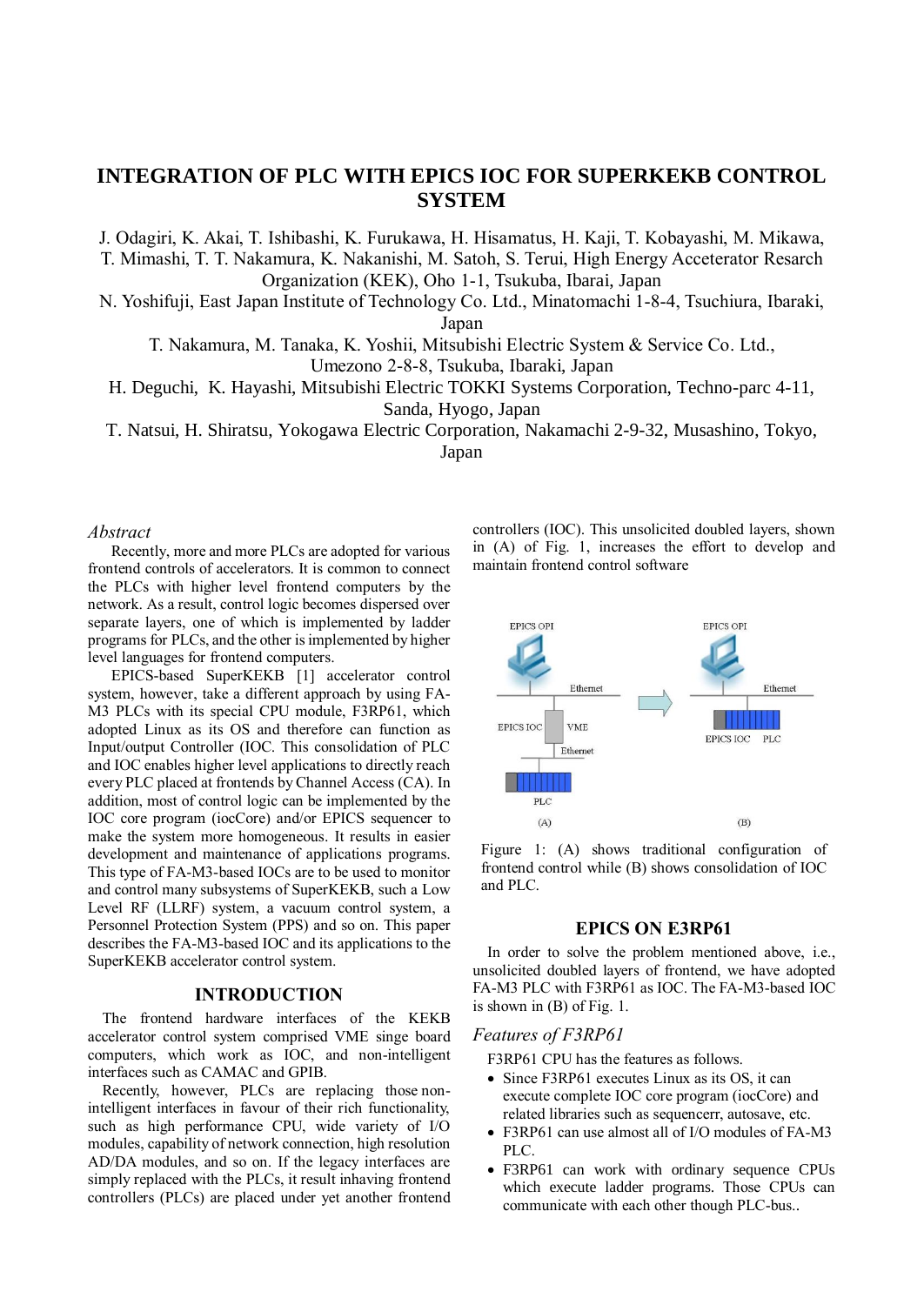

Figure 2: An example of FA-M3-based IOCs. The double-width black module is the power supply module. Next to its right is an F3RP61 CPU. All the other modulus in the figure are I/O modules.

- Real-time kernel (CONFIG\_PREEMPT\_RT patch [2] applied) is available as well as normal kernel.
- .Users can develop their own I/O modules under the "I/O open" license policy. The main specifications are shown in Table 1 and an example of FA-M3-based IOC is shown in Fig. 2.

| <b>ITEM</b>       | Specification                              |
|-------------------|--------------------------------------------|
| <b>CPU</b>        | 32bit 533MHz PowerPC (Over 1000MIPS)       |
| <b>RAM</b>        | 128MB                                      |
| Flash-ROM         | 64MB                                       |
| <b>Interfaces</b> | Ethernet x2, Serial I/O, IEEE1394, CF card |

Table 1: Main Specifications of F3RP61 CPU Module

## *Executing iocCore on F3RP61*

Since the F3RP61 is provided with its Board Support Package (BSP), implementing device/driver support is no more than wrapping the Application Program Interfaces (APIs) of the BSP. A RedHat-based PC is required to cross compile applications for the target (F3RP61). The BSP also includes a tool to configure the combination of prebuilt libraries which reside on the target.

## *Performance Measurement on I/O Access*

As a fundamental performance of F3RP61, the time required to access I/O modules were measured. The measurement was done for two different cases. One measured the time in case the I/O system calls to access channel was directly invoked. The other measured the time required to process a record which was associated with the same I/O channel. Table 2. Shows the averaged time of a million times of accesses. The difference of those two is the overhead of record processing. The result indicates that the time for kernel to access the I/O module is comparable with the overhead of record processing of iocCore in user space

| Table 2: Averaged Required Time (in microsecond) |  |
|--------------------------------------------------|--|
|                                                  |  |

| I/O module<br>type | Record<br><b>Type</b> | Record<br><b>Processing</b> | <b>System</b><br>Call |
|--------------------|-----------------------|-----------------------------|-----------------------|
| F3AD08-1R          | a1                    | 26.5                        | 15.7                  |
| $F3DAO8-1X$        | ao                    | 243                         | 12.3                  |
| <b>F3XD32-3F</b>   | hi                    | 23.2                        | 13.0                  |

## *Real-time performance of F3RP61*

Another performance of importance for control applications is real-time responsiveness. In order to measure the latency, periodically executed process was used. What measured as the latency was the difference between the time when the process is scheduled to wake up and the time when the process actually woke up.

Hackbench [3] was executed as a background activity during the measurement. The result is shown in Figure 3.



Figure 3: Result of latency measurement

Fig. 3 shows that the worst case latency of the kernel with CONFG\_PREEMPT\_RT patch applied is less than a hundred micro-seconds in the measurement.

Therefore, if a system has an FPGA and it can respond to external events in tens of micro-seconds, real-time Linux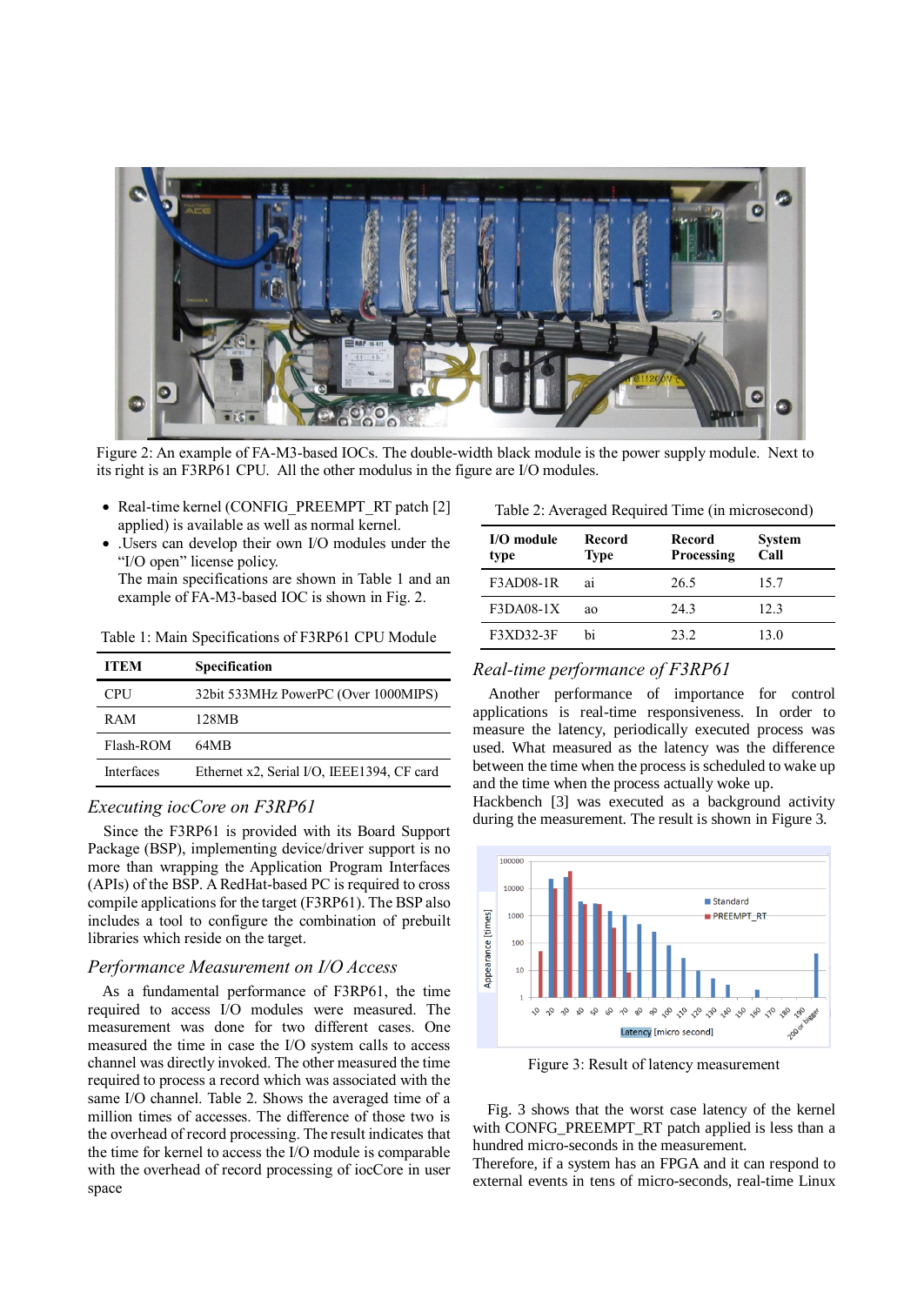together with the FPGA can cover most of time region with regard to real-time responsiveness.

# **APPLICATIONS**

This section describes three applications of FA-M3 based IOCs; LLRF control system, vacuum control system and status monitoring of PPS.

# *LLRF Control System*

In order to achieve high luminosity, SuperKEKB requires better precision and stability of LLRF. In order to achieve this, a new digital LLRF system has been developed [4]. Fig. 4 shows appearance of the system. In the system, fast control, such as RF feedback and interlock upon too much RF reflection, are handled by FPGA on Advanced Mezzanine Cards (AMCs), each of which functions as an embedded IOC [5]. On the other hand, slow control is taken care of by an F3RP61-based IOC together with an ordinary sequence CPU.

The feature of the LLRF control system is that it make full use of iocCore and other related libraries, such as CA, Access Security Group (ASG), sequencer, autosave and so on.

In the LLRF system, since every AMC card and F3RP61 CPU module works as an IOC, CA functions not only as a "software bus" which interconnects remote systems but also as a "software bus" which interconnects those IOCs inside the LLRF system. For this reason, reliability of CA is crucial function for the LLRF system. So far, anything wrong has been found with CA.

ASG plays two important roles in this system. One is to realize mode switching between remote and local. The other is to protect channels, with which replaced existing internal hardwire, from write access by anything but IOCs.

Start-up sequence of the LLRF system was implemented by using EPICS sequencer. The number of states in the main state set reached about ten.

Since the LLRF control system has many parameters to set, autosave is also indispensable library. About fifty

Figure 4: Digital LLRF system. FA-M3-based IOC is on the other side of the leftmost rack.

channels are being monitored, saved and restored upon reboot of the F3RP61 based IOC.

#### *Vacuum Control System*

The frontend of vacuum control system of KEKB comprised a VME-based IOC, a CAMAC crate and an FA-M3 PLC. In order to replace legacy CAMAC with newer interface, F3RP61-based IOC was introduced.

As far as digital signal concerned, it was very simple work. What needed was just to replace an unused digital I/O module of the FA-M3 PLC with an F3RP61 CPU module. Fig. 5 shows the FA-M3-based IOC under test.



Figure 5: FA-M3-based IOC for vacuum control. From left to right, a Power Supply, a normal sequence CPU an F3RP61 CPU and I/O modules.

By placing F3RP61-based IOC and ordinary sequence CPU on the same PLC-bus, the two CPUs got to be able to communicate with each other on a shared memory. It makes ladder program considerably simple to improve mainteinancability.As to digital signal, existing PLC modules can be reused. However, since the number of analogue signals to be monitored is huge, high channel density ADC was required to replace CAMAC ADCs. For this reason,

CompactRIO (cRIO), of which ADC module has thirty two channels, was adopted.



Figure 6: cRIO under installation. The light blue cable is for EtherCAT that connects main unit (upper) and extension unit (lower).